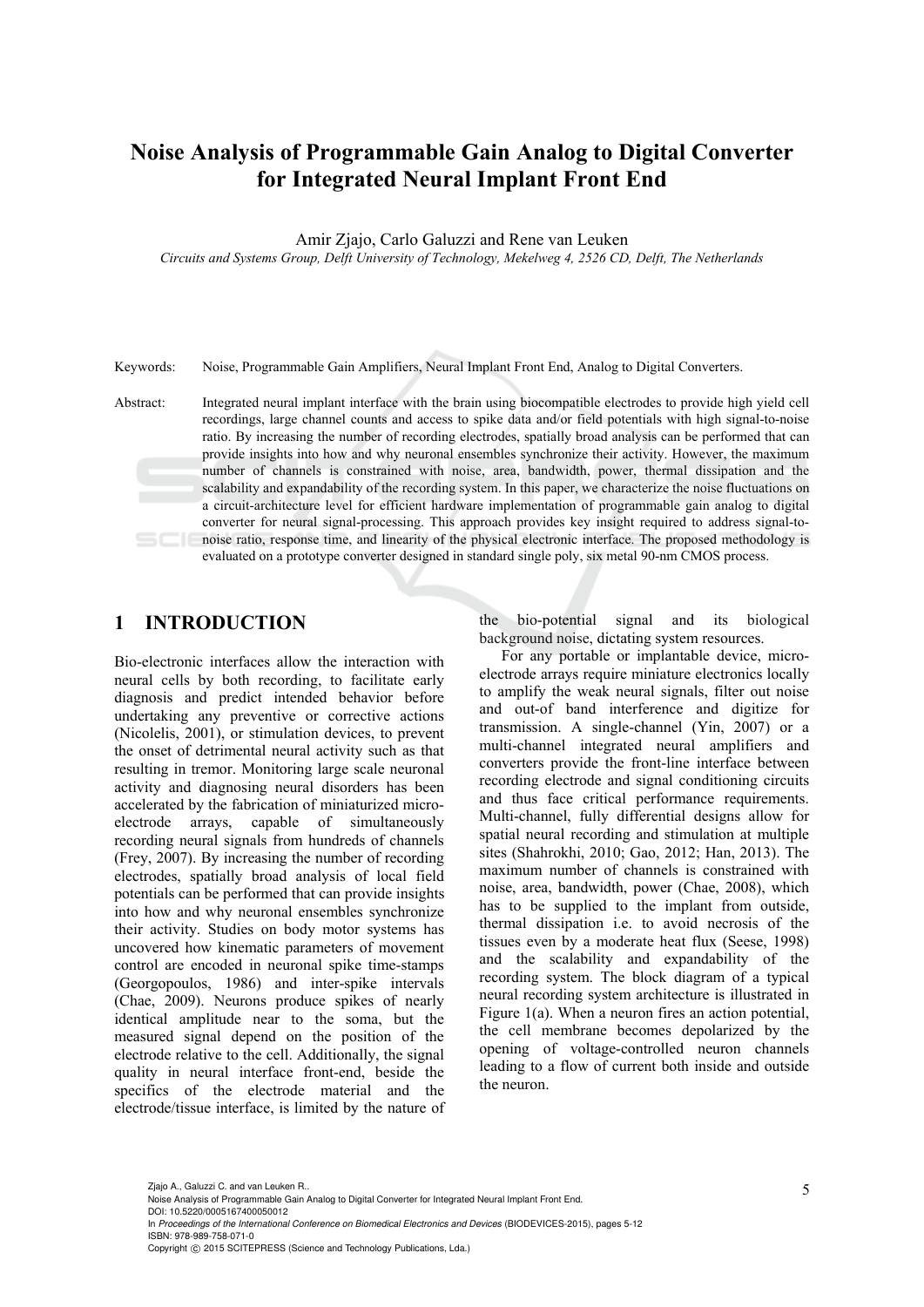

Figure 1: Multichannel neural interfaces: a) Multiplexing an ADC between M channels, b) An ADC per channel with serial interfacing.

Since extracellular media is resistive (de Zeeuw, 2011), the extracellular potential is approximately proportional to the current across the neuron membrane (Kölbl, 2010). The membrane roughly behaves like an *RC* circuit and most current flows through the membrane capacitance (West, 1991). The data acquired by the recording electrodes are conditioned using analog circuits. As a result of the small amplitude of neural signals and the high impedance of the electrode tissue interface, amplification and band-pass filtering of the neural signals is performed before the signals can be digitized by a successive approximation register (SAR)-based analog to digital converter (ADC) (Harpe, 2013).

To avoid the large capacitive DACs found in the SAR ADC, to lower demands on driving capabilities of the amplifier and relax power, noise and crosstalk requirements, in the alternative architecture illustrated in Figure 1(b), the programmable gain amplifier (PGA) and ADC are combined and embedded in every recording channel. The programmable gain analog to digital converter (PG ADC) implements simultaneously both signal acquisition and amplification, and data conversion. As illustrated in Figure 2 (Rodríguez-Pérez, 2012), the schematic incorporates a fully-differential operational transconductance amplifier (OTA), a comparator and circuitry for control of the acquisition and amplification operation set by the clock phases  $\varphi_{s1}$ ,  $\varphi_{s2}$  and  $\varphi_{s3}$  and output generation data conversion operation, controlled by the clock phases  $\varphi_1$  and  $\varphi_2$ .

The recorded signals are capacitively coupled to the input of the amplifier to reject the dc

polarization. The differential input signal is sampled, amplified by the capacitance ratio (gain  $\tilde{G}^A$  is adjustable by implementing  $C_3$  as a programmable capacitor array,  $G^4 = C_3/C_4$ ), and transferred to the integration capacitors  $C_4$  at the feedback loop of the OTA. At data conversion operation, the differential signal stored in  $C_4$  is converted to digital domain by successively adding or subtracting binary-scaled versions of the reference voltage to the integration capacitors. Voltage addition or subtraction is implemented by means of the four cross-coupled switches controlled by the signals  $\varphi_{2p}$  and  $\varphi_{2n}$ . Digital representation of the output signals are then sequentially stored in SAR register for further processing.



Figure 2: Schematic of programmable gain ADC.

A low-power monolithic digital signal processing (DSP) unit provides additional filtering and executes a spike discrimination and sorting algorithms (Harrison, 2007). The relevant information is then transmitted to an outside receiver through the transmitter or used for stimulation in a closed-loop framework. Understanding the role of noise in such systems is one of the central challenges in the heterogeneous neural simulation and neural rehabilitation (Harrison, 2008). In this paper, we try to characterize the noise fluctuations on a circuitarchitecture level for efficient hardware implementation of neural signal-processing circuitry. This approach provides key insight required to address signal-to-noise ratio (SNR), response time, and linearity of the physical electronic interface (i.e., saturation level).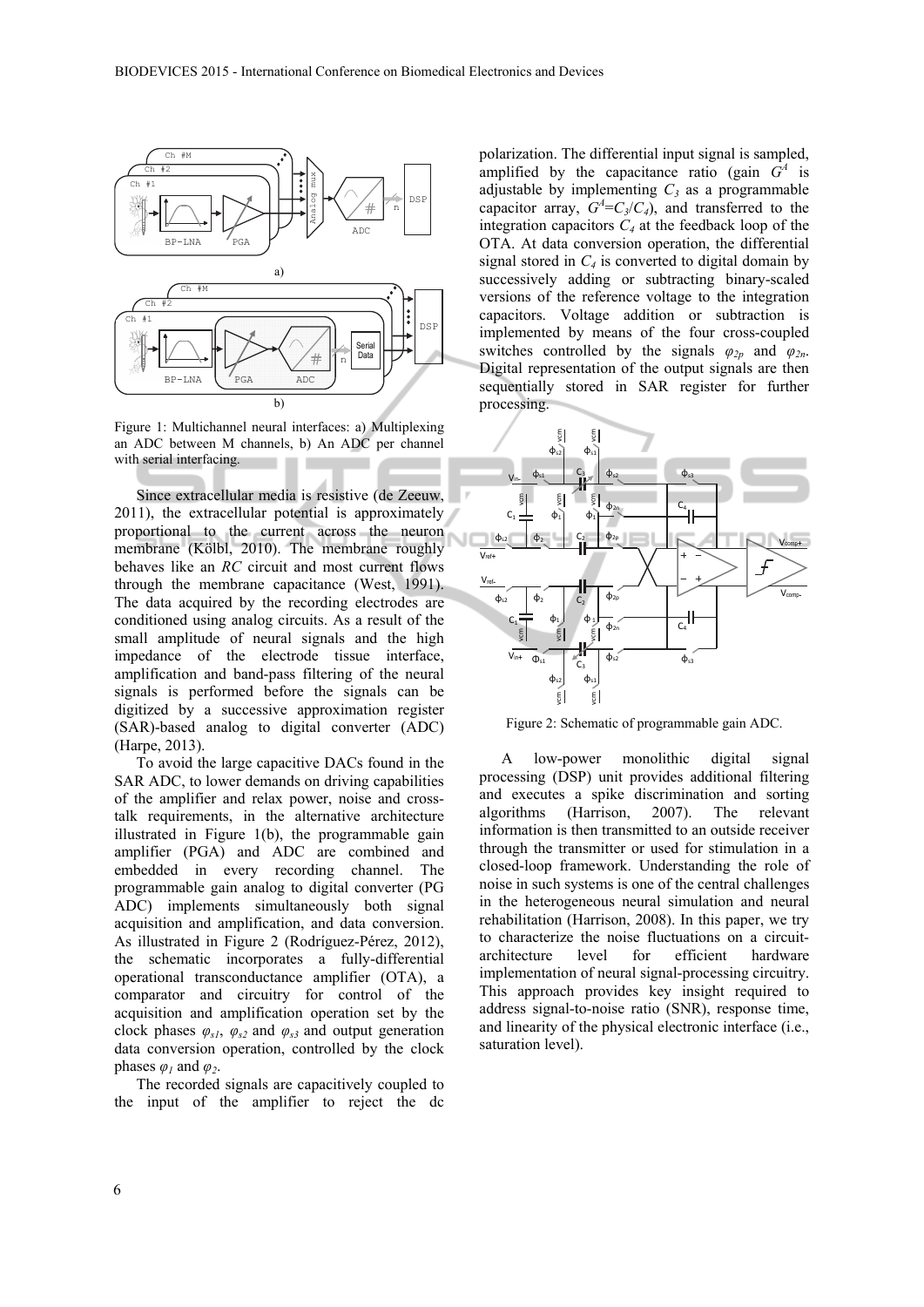### **2 NOISE CHARACTERIZATION**

For discrete-time analog signal-processing circuits, analog signals are acquired and processed consecutively, and a sample of the signal is taken periodically controlled by a clock signal. As the sampling circuit cannot differentiate the noise from the signal, part of this signal acquisition corresponds to the instantaneous value of the noise at the moment the sampling takes place. In this context, when the sample is stored as charge on a capacitor, the rootmean-square total integrated thermal noise voltage is  $kT/C<sub>4</sub>$ , where  $kT$  is the thermal energy. This noise usually comprises two major contributions - the channel noise of the switches, which is a function of the channel resistance and the OTA noise. The OTA output noise is in most cases dominated by the channel noise of the input transistors, where the thermal noise and the 1/*f* noise both contribute. If the input transistors of the OTA are biased in saturation region to derive large transconductance *gm*, impact ionization and hot carrier effect will enhance their thermal noise level (Enz, 2000). Similarly, the 1/*f*  noise increases as well due to the reduced gate capacitance resulted from finer lithography and therefore shorter minimum gate length. As a consequence, an accurate consideration of the intrinsic noise sources in such a circuit should have the thermal noise of switches and all amplifier noises readily included. Nevertheless, the inputreferred noise  $v_n$  (the total integrated output noise as well) still takes the form of *kT/C* with some correction factor *χ1*,

$$
\overline{v_n^2} = \chi_1 kT / C_4 \tag{1}
$$

### **2.1 Noise Analysis of Programmable Gain Analog to Digital Converter**

A fundamental technique to reduce the noise level, or to increase the signal-to-noise ratio of a programmable gain ADC, is to increase the size of the sampling capacitors, by over-sampling or with calibration. However, for a fixed input bandwidth specification, the penalty associated with these techniques is the increased power consumption. Consequently, a fundamental trade-off exists between noise, speed, and power dissipation.

#### **2.1.1** *Kt***/***C* **Noise**

During the acquisition process, *kT*/*C* noise is sampled on the capacitors  $C_4$  along with the input signal. To determine the total noise charge sampled

onto the capacitor network, noise charge *Qns* is integrated over all frequencies

$$
\overline{Q_{ns}^{2}} = \int_{0}^{\infty} \left| \frac{V_{ns}(C_{4} + C_{p} + C_{OTA})}{1 + j\omega R_{on}(C_{4} + C_{p} + C_{OTA})} \right|^{2} d\omega = \n\begin{aligned}\n&= kT(C_{4} + C_{p} + C_{OTA})\n\end{aligned}
$$
\n(2)

where  $R_{on}$  is resistance of the switch,  $V_{ns}$  is noise source,  $C_p$  is parasitic capacitance and  $C_{OTA}$  is the input capacitance of the OTA. Then in the conversion mode, the sampling capacitor  $C_4$ , which now contains the signal value and the offset of the OTA, is connected across the OTA. The total noise charge will cause an output voltage of

$$
\overline{v_{ns(out)}^2} = \frac{\overline{Q_{ns}^2}}{C_4^2} = kT \frac{(C_4 + C_p + C_{OTA})}{C_4^2} = \frac{1}{\beta} \frac{kT}{C_4}
$$
(3)

where  $\beta$  is the feedback factor. For differential implementation of the circuit, the noise power of the previous equation increases by a factor of 2 assuming no correlation between positive side and negative side, since the uncorrelated noise adds in power. Thus, input referred noise power, which is found by dividing the output noise power by the square of the gain  $(G<sup>4</sup>=C<sub>3</sub>/C<sub>4</sub>)$  is given by

$$
\frac{v_{ns(m)}^2}{\sqrt{v_{ns(m)}^2}} = \frac{v_{ns(out)}^2}{(G^A)^2} = \frac{1}{\beta(G^A)^2} \frac{kT}{C_4}
$$
(4)

#### **2.1.2 OTA Noise in Conversion Mode**

The resistive channel of the MOS devices in OTA also has thermal noise and contributes to the input referred noise of the PG ADC circuit. The noise power at the output is found from

$$
\overline{v_{ns(out)}^2} = \int_0^\infty \left( H \left( s \big|_{j\omega} \right)^2 \times \overline{i_n^2} \right) d\omega =
$$
\n
$$
= \frac{kT\gamma}{C_{LT}} \frac{G_m R_o}{\left( 1 + G_m R_o \beta \right)} = \frac{\gamma}{\beta} \frac{kT}{C_{LT}} \tag{5}
$$

where  $R_o$  is the output resistance and  $C_{LT}$  is the capacitance loading at the output

$$
C_{LT} = C_L + \beta \times (C_p + C_{OTA}) \tag{6}
$$

The thermal noise coefficient *γ* depends on the effective mobility and channel length modulation (Jindal, 2006); it is 2/3 for older technology nodes and between 0.6 and 1.3 for submicron technologies (Ou, 2011). The optimum gate capacitance of the OTA is proportional to the sampling capacitor  $C_{OTA,opt} = \chi_3 C_4$ , where  $\chi_3$  is a circuit-dependent proportionality factor. The drain current  $I_D$  yields

$$
I_{D} = \frac{\chi_{1}^{2} L^{2} \omega_{1}^{2} C_{4}}{\mu \chi_{3}}
$$
 (7)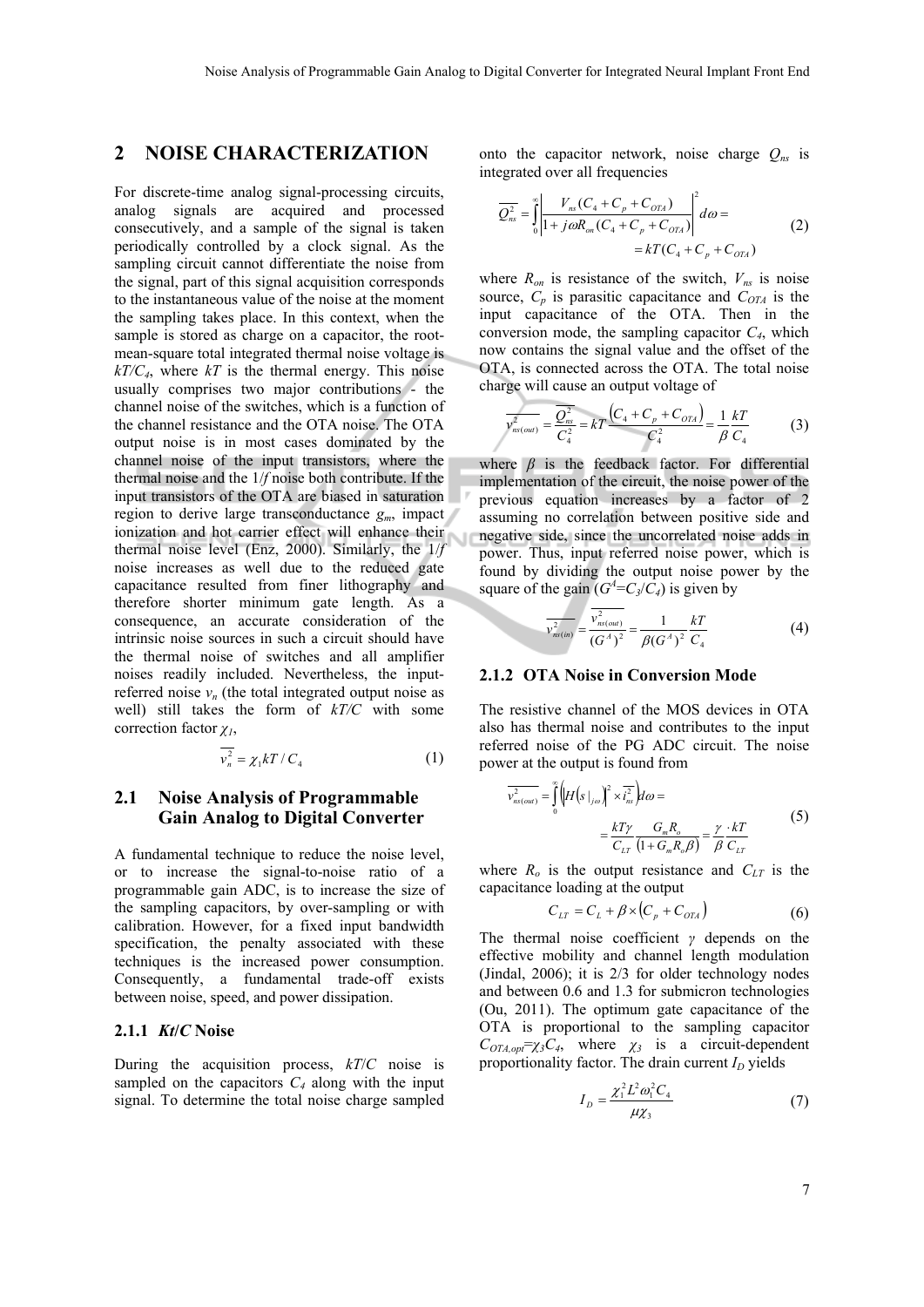where  $\mu$  is the carrier mobility,  $C_{ox}$  is the gate oxide capacitance,  $\omega_I$  is the gain-bandwidth product, and *W* and *L* are the channel width and length. Assuming  $G_mR_o\beta \gg 1$ , and gain of the conversion operation  $G^{C} = C_{2}/C_{4}$ , the input referred noise variance is

$$
\overline{v_{ns(in)}^2} = \frac{\gamma}{\beta(G^C)^2} \frac{kT}{C_{LT}}
$$
 (8)

#### **2.1.3 Total Input Referred Noise**

The noise from acquisition and conversion mode can be added together to find the total input referred noise assuming that two noise sources are uncorrelated. Using the results from (4) and (8), the total input referred noise power for differential input is given by

$$
\overline{v_{ns(m)}^2} = \frac{2\gamma}{\beta(G^C)^2} \frac{kT}{C_{LT}} + \frac{2}{\beta(G^A)^2} \frac{kT}{C_4} =
$$
\n
$$
= 2\gamma \frac{1}{\beta} \left( \frac{1}{(G^C)^2 C_{LT}} + \frac{1}{\gamma(G^A)^2 C_4} \right) \cdot kT
$$
\n(9)

For a noise dominated by *kT*/*C*, the power consumption is found as

$$
P_{si} \propto I_D V_{DD} = \frac{\chi_1^2 L^2 \omega_1^2 S N R \cdot 8 k T}{\mu \chi_3} \frac{V_{DD}}{V_{\text{max}}^2}
$$
(10)

For a given speed requirement and signal swing, a two times reduction in noise voltage requires a four times increase in the sampling capacitance value and the OTA size. This means that the PG ADC circuit power *quadruples* for every additional bit resolved for a given speed requirement and supply voltage as illustrated in Figure 3 and Figure 4. Notice that for a small sampling capacitor values, thermal noise limits the SNR, while for a large sampling capacitor, the SNR is limited by the quantization noise and the curve flattens out. Improving the power efficiency beyond topological changes of the OTA and supply voltage reduction require smart allocation of the biasing currents. Hence, techniques such as current reuse (Song, 2013; Zou, 2013), time multiplexing (Chae, 2009; Zou, 2013) and adaptive duty-cycling of the entire analog front end (Lee, 2010; Abdelhalim, 2011) can be used to improve power efficiency by exploiting the fact that neurons spikes are irregular and low frequency. Choosing the OTA bandwidth too high increases the noise and additionally demands unnecessarily low onresistance of the switches and thus large transistor dimensions. The optimum time constant remains constant regardless of the circuit size (or  $I_D$ ) because *CL* scales together with *C4* and the parasitic capacitance *Cp*.



Figure 3: Maximum achievable SNR for different sampling capacitor values and resolutions.



Figure 4: SNR versus power dissipation.

The choice of the hold capacitor value is a tradeoff between noise requirements on the one hand and speed and power consumption on the other hand. The sampling action adds *kT/C* noise to the system which can only be reduced by increasing the hold capacitance *C4*. A large capacitance, on the other hand, increases the load of the operational amplifier and thus decreases the speed for a given power. The OTA size and its bias current for a given speed requirement and minimum power dissipation are determined using  $\tau$ -vs.- $C_4$  curves as in Figure 5. Note that for low frequency operation (where  $\tau/\tau_t$  is large), the *COTA* that achieves the minimum power dissipation for given settling time and noise requirements, usually does not correspond to the minimum time constant point. This is a consequence of setting the  $C_4/C_{OTA}$  ratio of the circuit to the minimum time constant point, which requires larger *COTA* and results in power increase and excessive bandwidth.

Near the speed limit of the given technology (where the ratio  $\tau/\tau_t$  is small), however, the difference in power between the minimum power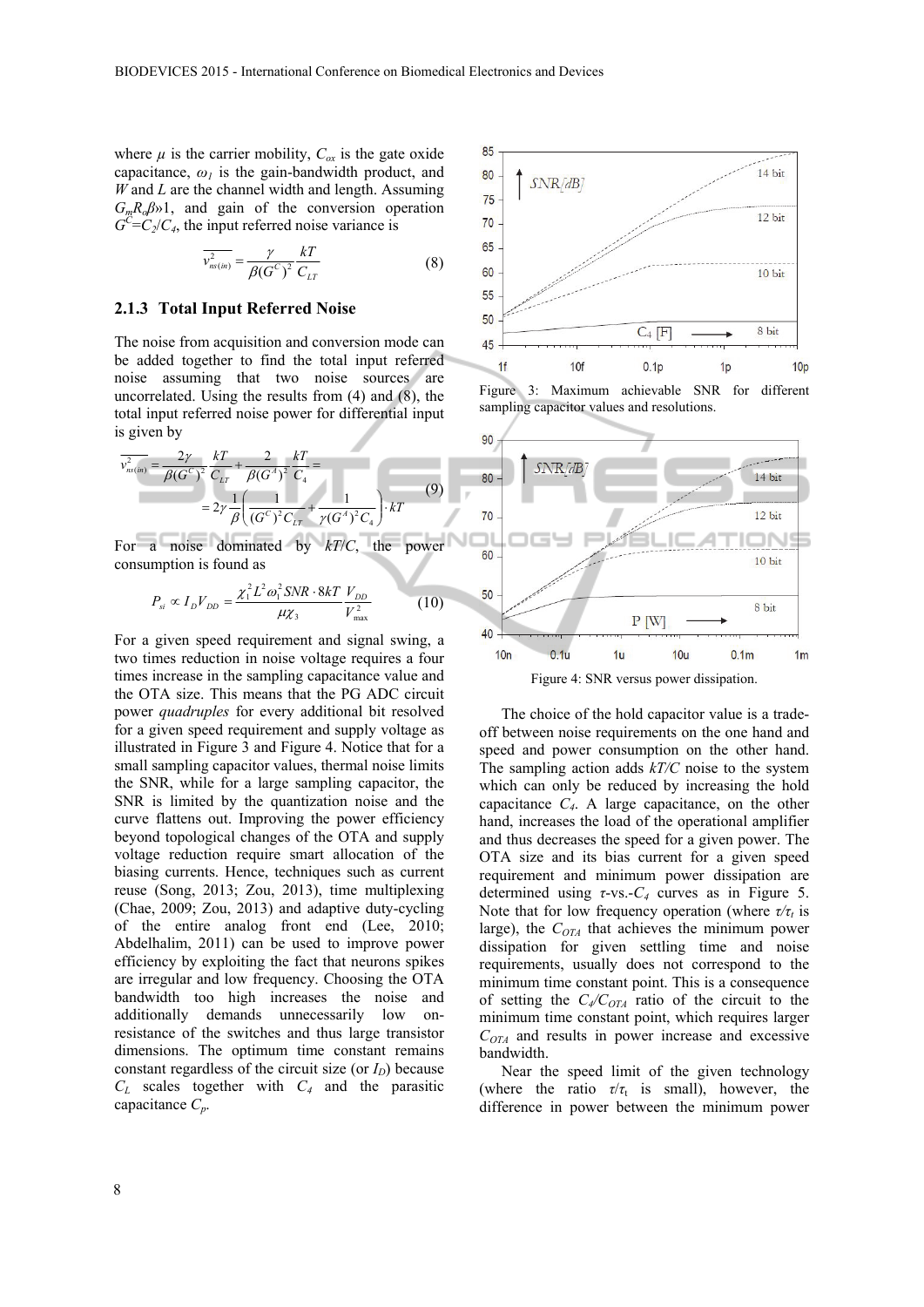point and the minimum time constant point becomes smaller as the stringent settling time requirement forces the  $C_4/C_{OTA}$  ratio (Figure 6) to be at its optimum value to achieve the maximum bandwidth.

### **2.2 The OTA Noise**

The OTA in PG ADC circuit has some unique requirements; the most important is the input impedance, which must be purely capacitive so as to guarantee the conservation of charge. Consequently, the OTA input has to be either in the common source or the source follower configuration. Another characteristic feature is the load at the OTA output, which is typically purely capacitive and as a result. the OTA output impedance must be high. The benefit of driving solely capacitive loads is that no output voltage buffers are required.



Figure 5: Closed loop normalized time constant versus hold capacitance  $C_H$  for different biasing conditions; case for  $C_4=3C_L$ ,  $C_1=C_p$ . The time constant is normalized to the  $\tau_t$  (=1/f<sub>t,intrinsic</sub>) of the device, which is approximately *(CG/gm)*.



Figure 6: Optimum gate capacitance *COTA,opt* versus hold capacitance *C4* for different loading and parasitic conditions.

The implemented folded-cascode OTA and dynamic latch are illustrated in Figure 7. The input stage of the OTA is provided with two extra transistors  $T_{10}$  and  $T_{11}$  in a common-source connection, having their gates connected to a desired reference common-mode voltage at the input, and their drains connected to the ground (Bult, 1990). The advantage of this solution is that the commonmode range at the output is not restricted by a regulation circuit, and can approach a rail-to-rail behavior very closely.

The transistors of the output stage have two constrains: the  $g_m$  of the cascading transistors  $T_{5,6}$ must be high enough, in order to boost the output resistance of the cascode, allowing a high enough *dc* gain and the saturation voltage of the active loads  $T_{3,4}$  and  $T_{7,8}$  must be maximized, in order to reduce the extra noise contribution of the output stage. These considerations underline a tradeoff between fitting the saturation voltage into the voltage headroom and minimizing the noise contribution. A good compromise is to make the cascading transistors larger than the active loads: in such a way the *gm* of the cascading transistors is maximized, boosting the *dc* gain, while their saturation voltage is reduced, allowing for a larger saturation voltage for the active loads, without exceeding the voltage headroom. The output SNR is equal to

$$
SNR_{out} = \frac{C_L}{2\gamma kT} \frac{A^2 \times g_{m1,2} R_{out}}{g_{m1,2} + g_{m3,4} + g_{m7,8}}
$$
(11)

where *A* is the amplitude of the input signal and  $R_{out}$ denotes the open-loop output resistance of the OTA. From (11) can be concluded that in order to maximize the output SNR,  $C<sub>L</sub>$  must be maximized, which means that bandwidth must be minimized.

The noise contribution of the individual transistors are shown in Figure 8. The input-referred noise of the OTA input pair is reduced by increasing the *gm*, increasing the current, or increasing the aspect ratio of the devices. The effect of the last method, however, is partially canceled by the increase in the noise excess factor. When referred to the OTA input, the noise voltages of the transistors used as current sources (or mirrors) in the first stages are multiplied by the  $g_m$  of the device itself and divided by the  $g_m$  of the input transistor, which again suggests that maximizing input pair  $g_m$  minimizes noise. It can be further reduced by decreasing the *gm* of the current sources. Since the current is usually set by other requirements, the only possibility is to decrease the aspect ratio of the device. This leads to an increase in the gate overdrive voltage, which, as a positive side effect, also decreases γ.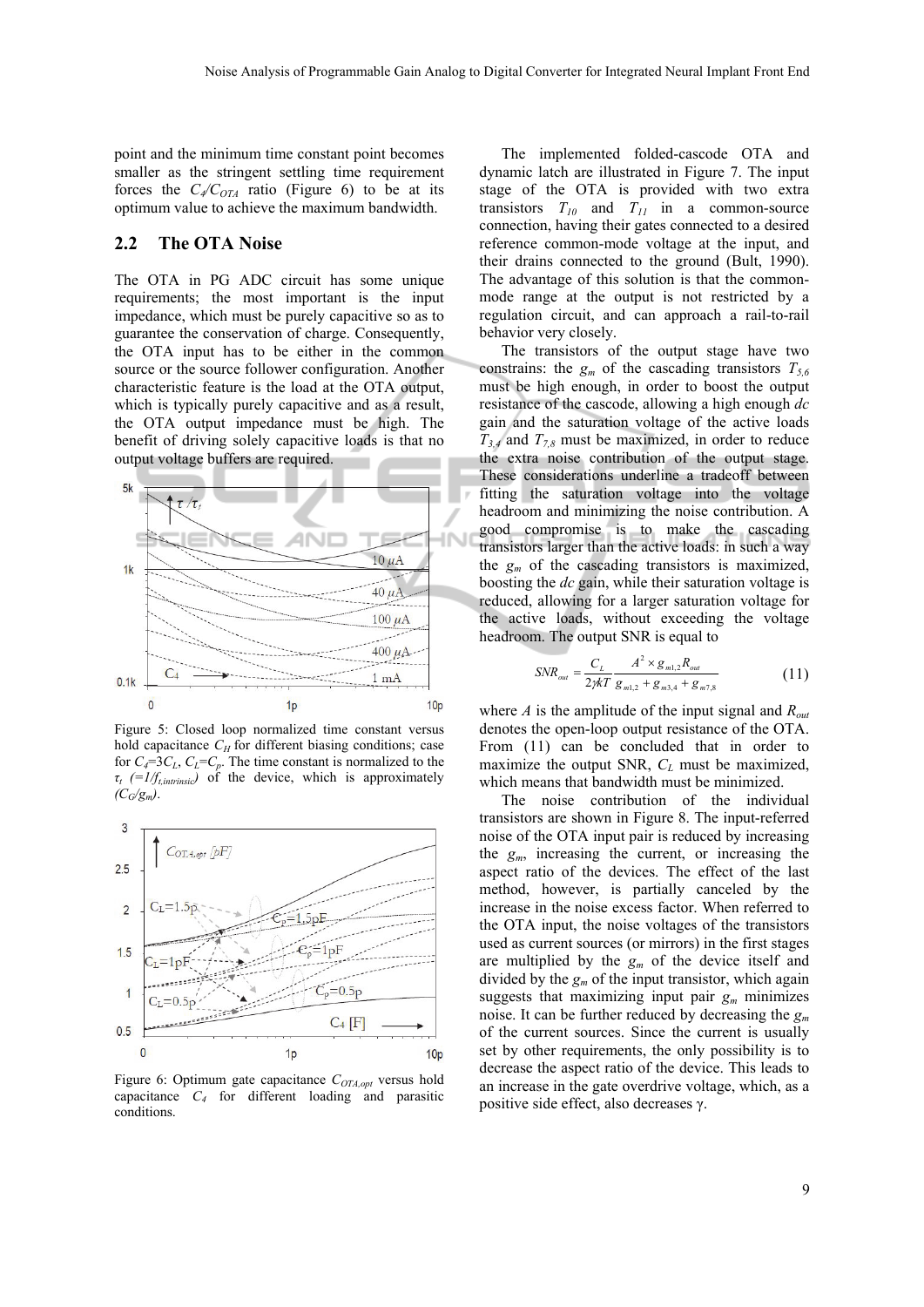

Figure 7: a) OTA schematic, b) Comparator schematic.

Increasing *L* to avoid short channel effects is also possible, although with a constant aspect ratio it increases the parasitic capacitances.

The dynamic latch illustrated in Figure 7(b) consists of pre-charge transistors  $T_{14}$  and  $T_{17}$ , crosscoupled inverter  $T_{12-13}$  and  $T_{15-16}$ , differential pair  $T_{10}$ and  $T_{II}$  and switch  $T_9$ , which prevent the static current flow at the resetting period (Kobayashi, 1993). When the latch signal is low (resetting period), the drain voltages of  $T_{10-11}$  are  $V_{DD}$ - $V_T$  and their source voltage is  $V_T$  below the latch input common mode voltage. Therefore, once the latch signal goes high, the *n*-channel transistors  $T_{11-13}$ immediately go into the active region. Because each transistor in one of the cross-coupled inverters turns off, there is no static power dissipation from the latch once the latch outputs are fully developed. A large portion of the total comparator current is allocated to the input branches to boost the input *gm*. Similarly, the noise from the non-gain element i.e. the load transistor, is minimized, by applying small biasing current. Additionally, small width and large length for their gate dimensions is chosen.



Figure 8: Noise contribution of the individual transistors in the OTA.

## **3 EXPERIMENTAL RESULTS**

The time series representation of an neuron signal (Figure 9) are composed of a spike burst, plus additive Gaussian white noise (grey area with 1000 randomly selected neural channel compartments). In typical electrode-tissue interface, we are relying on the current measurement to sense these neural signals. Hence, by maintaining a constant current density, the relative uncertainty of the current becomes inversely proportional to the square of the interface area. The electrode noise spectral density has an approximate dependence of -10 dB/dec for small frequencies. However, for frequencies higher than 1-10 kHz, capacitances at the interface form the high-frequency pole and shape both the signal and the noise spectrum; the noise is low-pass filtered to the recording amplifier inputs. After band-pass filtering and amplification, the noisy neural signal is further processed with programmable gain analog to digital converter. The fluctuation of the voltage on the sampling capacitor is inversely proportional to the capacitance (the variance of the capacitor voltage is *kT*/*C* at any given time). This implies that with scaling, the uncertainty of the sampled voltage increases. It can be seen that in both scenarios, in electrode-tissue interface and in PG ADC, the noise in the neural interface front end greatly increases as the interface size reduces. The interface's input equivalent noise voltage decreases as the gain across the amplifying stages increase, e.g. the ratio of the square of the signal power over its noise variance can be expressed as

$$
SNR = A^2 \sqrt{\overline{v_{ns(ncural)}^2 + v_{ns(electrode)}^2} + \sum_i \left( \prod_j G_j^{-1} \overline{v_{ns(amj,i)}^2} \right)}
$$
(12)

where  $v_{ns(amp,i)}^2$  represents the variance of the noise added by the *i*th amplification stage with gains *Gj*.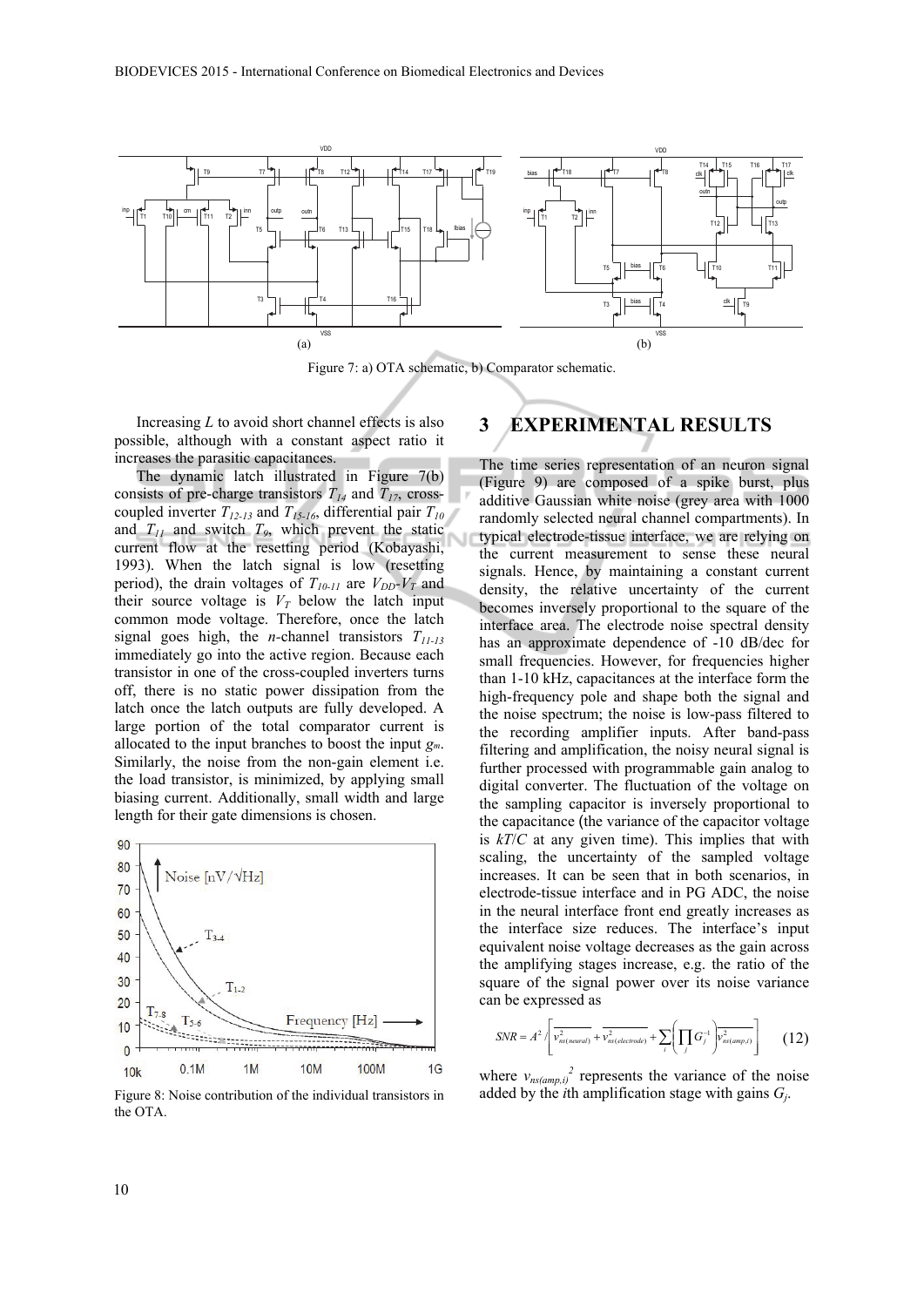

Figure 9: Statistical voltage trace of neuron cell activity; grey area - voltage traces from 1000 randomly selected neural channel compartments.

The variance of the electrode is denoted as  $v_{ns(electrode)}^2$  and  $v_{ns(newral)}^2$  is variance of the biological neural noise. The observed SNR of the system also increases as the system is isomorphically scaled up, which suggests a fundamental trade-off between SNR and speed of the system. This lower bound on the speed in a converter loop is primarily a function of the technology's gate delay and *kT*/*C* noise multiplied by the number of SAR cycles necessary for one conversion.

All PG ADC simulations were performed with a 1.2 V supply voltage at room temperature (25ºC). Spectral signature of PG ADC is illustrated in Figure 10. The circuit offers a programmable amplification of 0-18 dB by digitally scaling the input capacitance *C3*. As shown in Figure 11, the Signal-to-Noise and Distortion Ratio (SNDR), Spurious-Free Dynamic Range (SFDR) and Total Harmonic Distortion (THD) remain constant at different gain settings. The THD in the range of 10-100 kS/s is above 54 dB for *fin* of 5 kHz (Figure 12). Within the bandwidth of neural activity of up to 5 kHz, SNDR is above 44 dB and SFDR more than 57 dB. The degradation with a higher input signal is mainly due to the parasitic capacitance, clock non-idealities and substrate switching noise.



Figure 10: Spectral signature of programmable gain A/D converter-two tone test.



Figure 11: SFDR, SNDR and THD versus gain settings.



Figure 12: SFDR, SNDR and THD versus sampling frequency with *fin*=5 kHz and gain set to one.

Parasitic capacitance decreases the feedback factor resulting in an increased settling time constant. The non-idealities of clock such as clock jitter, non-overlapping period time, finite rising and fall time, unsymmetrical duty cycle are another reason for this degradation. The three latter errors reduce the time allocated for the setting time.

### **4 CONCLUSIONS**

The high density of neurons in neurobiological tissue requires a large number of electrodes for accurate representation of neural activity. To develop neural prostheses capable of interfacing with single neurons and neuronal networks, multichannel neural probes and the electrodes need to be customized to the anatomy and morphology of the recording site. The increasing density and the miniaturization of the functional blocks in these multi-electrode arrays, however presents significant circuit design challenge in terms of area, bandwidth, power, and the scalability, programmability and expandability of the recording system. In this paper, for one such functional block, programmable analog to digital converter, we evaluate trade-off between noise, speed, and power dissipation and characterize the noise fluctuations on a circuit-architecture level.